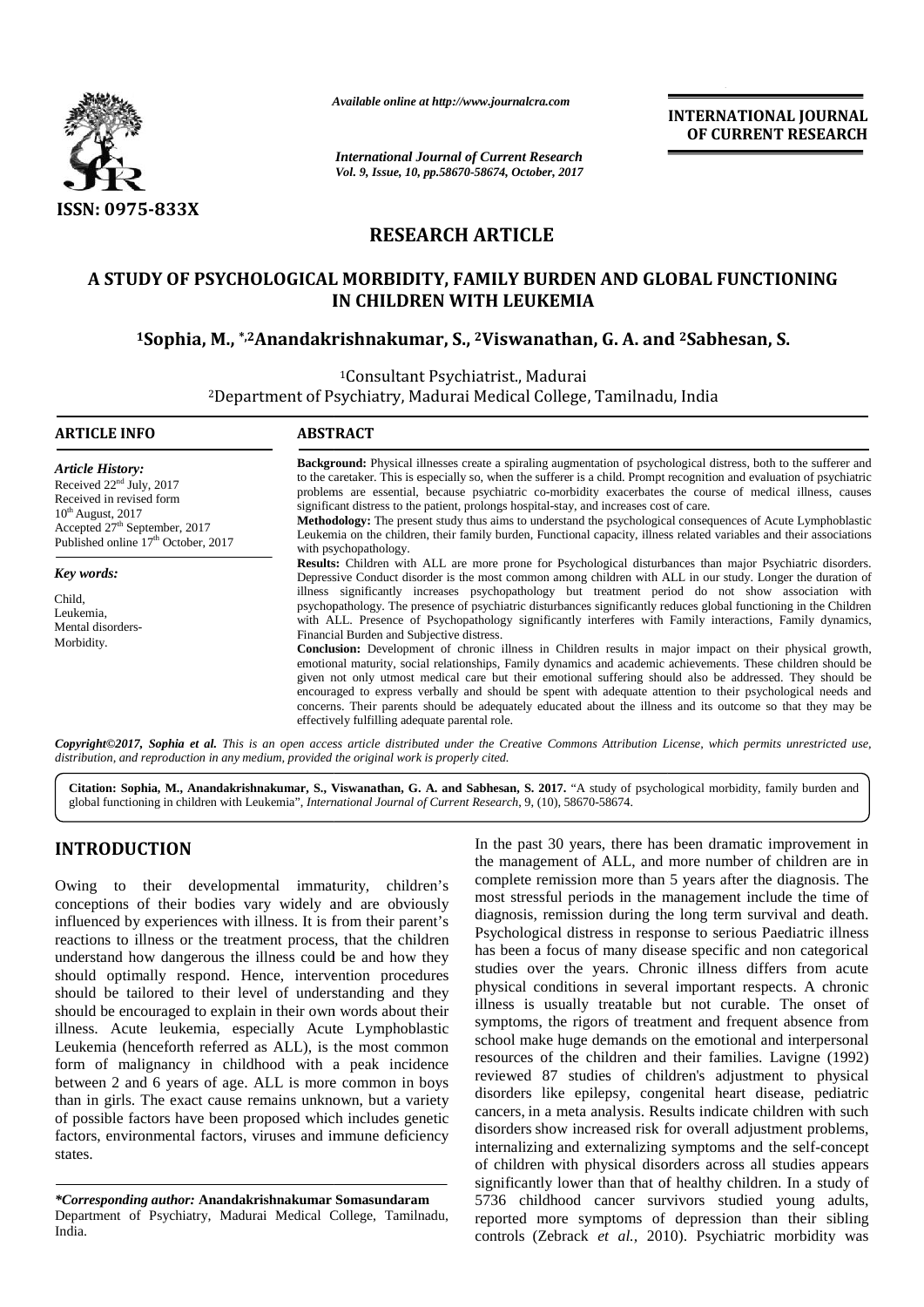present in 80% of the children in the study of Konijnenberg (Konijnenberg *et al.,* 2006). In a study by Rao (2007) of HIV infection in children has a number of psychiatric illnesses including: depression, anxiety, disruptive disorders and hyperactive disorders have been observed. Thus, the studies on children with various physical illnesses indicate that, a significant number of them suffer from depression, anxiety disorders, disruptive and hyperactivity disorders commonly.

#### **Psychopathology among children with all**

Paediatric cancer presents a number of challenges to patients and their families. Clinically significant psychological distress has been reported in the children with cancer and their parents (Magni *et al.,* 1983; Magni *et al.,* 1986). Pediatric ALL is now considered a chronic rather than an inevitably fatal disease, but it may still place these children at increased risk for development of psychological adjustment problems (Lavigne and Faier-Routman, 1992; Pless and Nolan, 1991). The life threatening nature of ALL, painful procedures and lengthy intensive treatment place considerable stress on the child and family, interfere with normal developmental tasks and add to the risk of developing adjustment problems (Michael and Copeland 1987; Kupst and Schulmanm, 1988). Despite the numerous stressors some studies (Worchel *et al.,* 1988; Gizynski and Shapiro, 1990) have shown that children with cancer report fewer symptoms of depression than healthy school children or children with asthma. Phipps and Srivastava (Phipps and Srivastava, 1997) have explained that the children with cancer use an avoidant coping style to deal with their emotional response to cancer. Sharan (Sharan *et al.,* 1999) interviewed 30 consecutive children aged 6-12 years using symptom checklist, children depression rating scale and the state trait anxiety inventory and found that 90 % of them had emotional disorders, which were mild to moderate intensity and was perceived to be treatable easily. The coping and adaptation of 39 children, 6-12 years of age was studied using the Children's Apperception Test and was found that disease awareness was present in 96%, 61% evidenced emotional distress (Sharan *et al.,* 1995). Thus these studies on the psychopathology of children with leukemia indicate an increased incidence of behavioral problems, emotional distress and adjustment problems.

#### **Individual and Family coping**

Research has shown that individuals use multiple coping strategies in any given situation (Lazarus, 1999). Preferred coping styles often tied to personality variables; sometimes they can be viewed as traits as well as processes (Heim *et al.,* 1997). Coping strategies commonly used by children and their parents include problem-solving, a positive outlook, and good communication (Brown *et al.,* 1992). In a study by Goldbeck (1998), coping styles used were problem focused coping strategies in combination with optimistic basic attitude. Campbell (Campbell *et al.,* 1999) examined associations among several domains of executive function and found that executive function impairment may be associated with difficulties in coping and emotion regulation. A study by Earle (Earle and Eiser, 2007), on children's behavior following diagnosis of ALL showed that children in the 0-4 year age group adjusted well, owing to their limited understanding of their illness, 5-9 years age group were adjusting less well – experiencing social problems and worries about appearance. Older children 10- 14 years adjusted least well.

#### **Quality of Life**

A number of studies have found that long term survivors tended to function well in school, work and in marriage (Holmes and Holmes, 1975; Fergusson, 1976; Li and Stone, 1976; Obetz *et al.,* 1980). Investigators at Dana Farber cancer center found that 53% of long term survivors were well adjusted. This also meant that 47% had at least mild symptoms of emotional distress (O'malley *et al.,* 1979; Mauer, 1981). Six years follow up study by Kupst (1988) on long term coping with pediatric leukemia, found that families of children in long term remission continued to do well and even improved over time. Investigations showed that despite significant life-events, they were able to regain a certain degree of quality of life because of the efficient use of coping mechanisms. But, such studies in the native setting are sparse and do not address many of the variables prominent in the local ethnic setting and sets the directions for further explorations.

### **MATERIALS AND METHODS**

#### **Aim**

The present study aims to assess the psychopathology among the children with ALL, their Family burden, global functioning and to infer their possible predictors.

#### **Objectives**

- To assess the frequency of psychopathology and psychiatric disorders among the children with ALL.
- To understand the family burden, global functioning and their associations with psychopathology.

#### **Hypothesis**

The following hypothesis were formulated:

- Children with ALL are more prone for psychiatric disorders.
- Depressive disorders are most common among children with ALL
- Longer the duration of illness and treatment period will be associated with greater psychopathology
- The presence of psychiatric disturbances reduces global functioning
- Psychopathology significantly interferes with Family interactions and Family dynamics.

#### **Setting**

The study was conducted in the Department of Paediatrics, Govt. Rajaji Hospital, Madurai, which is a tertiary care facility with the approval of the Institutional Ethics Committee. The study was conducted during a period of six months from December 2007 to May 2008. The study was a cross sectional evaluation of the psychological functioning of the children. As evidence in the review, there are very few studies on the psychological aspects of ALL in India and none in South Tamil Nadu. Moreover, detailed considerations of emotional consequences on the children are marked by their absence. Hence, the present study has been formulated on an explorative design. The study-population included 30 children with a diagnosis of Acute lymphoblastic Leukemia. The diagnosis was established on the basis of clinical and laboratory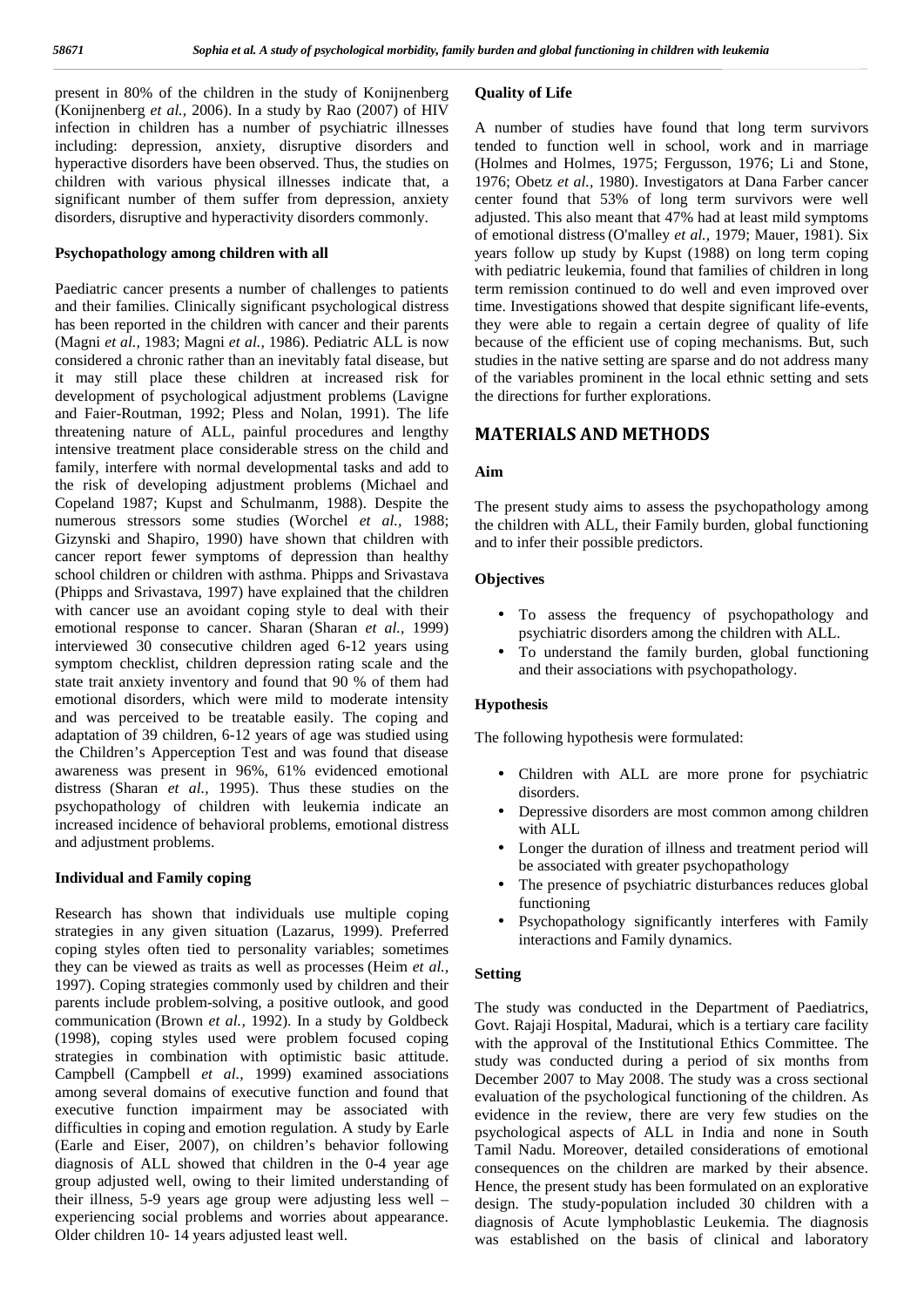investigations by the Pediatric Consultant. The subjects were recruited randomly based on the following selection criteria.

#### **Inclusion criteria**

- Children with a diagnosis of Acute Lymphatic Leukemia, during their hospital stay for chemotherapy.
- Children between 5 and 12 years of age.
- Children of Parents who consent to participate.

#### **Exclusion criteria**

- Children with previous history of psychological morbidity such as mental retardation.
- Children with history of other medical illnesses.
- Family history of any other significant physical or psychological morbidity.4.Very sick children.

#### **Tools employed:**

- 1. A Semi structured Performa
- 2. Paediatric symptom checklist(Jellinek *et al.,* 1999)
- 3. Children Depression Rating Scale (Poznanski *et al.,* 1985)
- 4. Children Global Assessment of Functioning Scale (Shaffer *et al.,* 1983)
- 5. Draw a Person test (Koppitz, 1968)
- 6. ICD 10 (World Health Organization, 1992)
- 7. Family burden interview schedule (Pai and Kapur, 1981)

#### **Statistical analysis**

Analysis of the data was done using the measures of central tendency and dispersion such as the Mean, Standard Deviation, and Range. The associations between the variables were analyzed using Pearson's correlation

#### **RESULTS**

Table 1 shows, the socio demographic details and disease related variables of the children. It was observed that two fifths of the children each were between 5-7yrs of age and 7-10yrs of age. Male children represented three fourths, eighty per cent of the children were from rural background and majority was from nuclear families.

|  |  | Table 1. Sociodemographic and illness variables of the children |  |
|--|--|-----------------------------------------------------------------|--|
|--|--|-----------------------------------------------------------------|--|

| Sl. No | Variable       |             | Number of<br>Children $(N=30)$ n | Percentage |
|--------|----------------|-------------|----------------------------------|------------|
|        |                | 5-7 years   | 13                               | 43         |
| 1      | Age            | 7-10 years  | 14                               | 47         |
|        |                | $>10$ years | 3                                | 10         |
|        |                | <b>Boys</b> | 23                               | 77         |
| 2      | <b>Sex</b>     | Girls       | 7                                | 23         |
|        | Domicile       | Rural       | 24                               | 80         |
| 3      |                | Urban       | 6                                | 20         |
|        |                | Nuclear     | 25                               | 83         |
| 4      | Family type    | Joint       | 5                                | 17         |
|        | Duration of    | $<$ 4 years | 27                               | 90         |
| 5      | <b>Illness</b> | >4 years    | 3                                | 10         |
| 6      | Side effect    | Absent      | 11                               | 37         |
|        | on treatment   | Present     | 19                               | 63         |

The duration of illness was less than 4 years in 90% and 63.34% had side effects such as alopecia and weight loss. It was observed that only 13.33% of the children scored above the cut off in PSC and none in CDRS, though only two fifths of the children functioned normally.

**Table 2. Measures of mean, standard deviation, range and cut off scores of the variables of children**

| S1. No | Variable    | Mean  | SD   | <b>RANGE</b><br>(Max-Min) | Number of<br>Children<br>$(N=30) N$ | Percentage               |
|--------|-------------|-------|------|---------------------------|-------------------------------------|--------------------------|
|        | PSC.        | 14.63 | 8.98 | $0 - 30$                  |                                     | 13.33                    |
| 2      | <b>CDRS</b> | 22.06 | 5.43 | 17-37                     | 0                                   |                          |
| 3      | CGAS        | 65.10 | 7.99 | $40 - 75$                 | 13                                  | 43.33                    |
| 4      | DAP         | 7.63  | 2.06 | $2 - 13$                  | ۰                                   | $\overline{\phantom{a}}$ |

CUT OFF SCORES

PSC-Pediatric symptom check list - 28; CDRS-Children depression rating scale – 40; CGAS-Child global assessment of functioning scale -70; DAP- Draw a person test. (Qualitative data, explained later)

**ICD 10 Diagnosis:** Oppositional defiant disorder (F91.3) was diagnosed in 4 of the children and two of them met criteria for depressive conduct disorder (F92.0)

**Table 3. Emotional indicators in dap**

| Sl.No | Indicators                | No. Observed N=30 |
|-------|---------------------------|-------------------|
|       | Poor integration of parts | 10                |
|       | Tiny figures              | 10                |
| 3     | Transparencies            | 8                 |
|       | Slanting figures          | 6                 |
| 5     | Shading                   | 6                 |
| 6     | Omission of neck          |                   |
|       | Omission of parts         |                   |
| 8     | Asymmetry of parts        |                   |
|       | Monster                   |                   |
| 10    | Genitals                  |                   |

Sum of indicators exceeds N as there were more than one indicators in each figure. Qualitative analysis of Draw a Person test showed indicators of emotional disturbances among children with chronic illness. But, operationally defined quantitation of the scores did not correlate with any of the measures of psychopathology. Poor integration of parts, shading, tiny figures, transparency, absence of parts of body, and monster figures were the commonly observed emotional indicators among these children.

**Table 4. Correlations between measures of psychological morbidity among children and disease variables**

|                     | <b>PSC</b> | <b>CDRS</b> | CGAS    | <b>DAP</b> |
|---------------------|------------|-------------|---------|------------|
| Duration of illness | $0.37*$    | 0.23        | $-0.08$ | $-0.03$    |
| Side effect         | 0.08       | 0.20        | $-0.07$ | 0.07       |
| Treatment phase     | 0.21       | 0.09        | $-0.25$ | $0.38*$    |

Values refer to Pearson's  $\gamma$ ; Df = 28; p<0.05\*; p<0.01\*\*; PSC-Pediatric symptom check list; CDRS-Children depression rating scale; CGAS-Child global assessment of functioning scale; DAP- Draw a person test.

**Table 5. Correlations between measures of psychological morbidity among children**

|             | <b>PSC</b> | <b>CDRS</b> | CGAS            | DAP  |
|-------------|------------|-------------|-----------------|------|
| <b>PSC</b>  | -          | 0.11        | $-0.66**$       | 0.21 |
| <b>CDRS</b> | 0.11       | -           | $-0.26$         | 0.12 |
| CGAS        | $-0.66**$  | $-0.26$     | $\qquad \qquad$ | 0.07 |
| DAP         | 0.21       | 0.12        | 0.07            | -    |

Values refer to Pearson's r; Df = 28; p<0.05\*; p<0.01\*\*; PSC-Pediatric symptom check list; CDRS-Children depression rating scale; CGAS-Child global assessment of functioning scale; DAP- Draw a person test.

Correlations between the children's psychopathology and their disease variables indicated that, the duration of the illness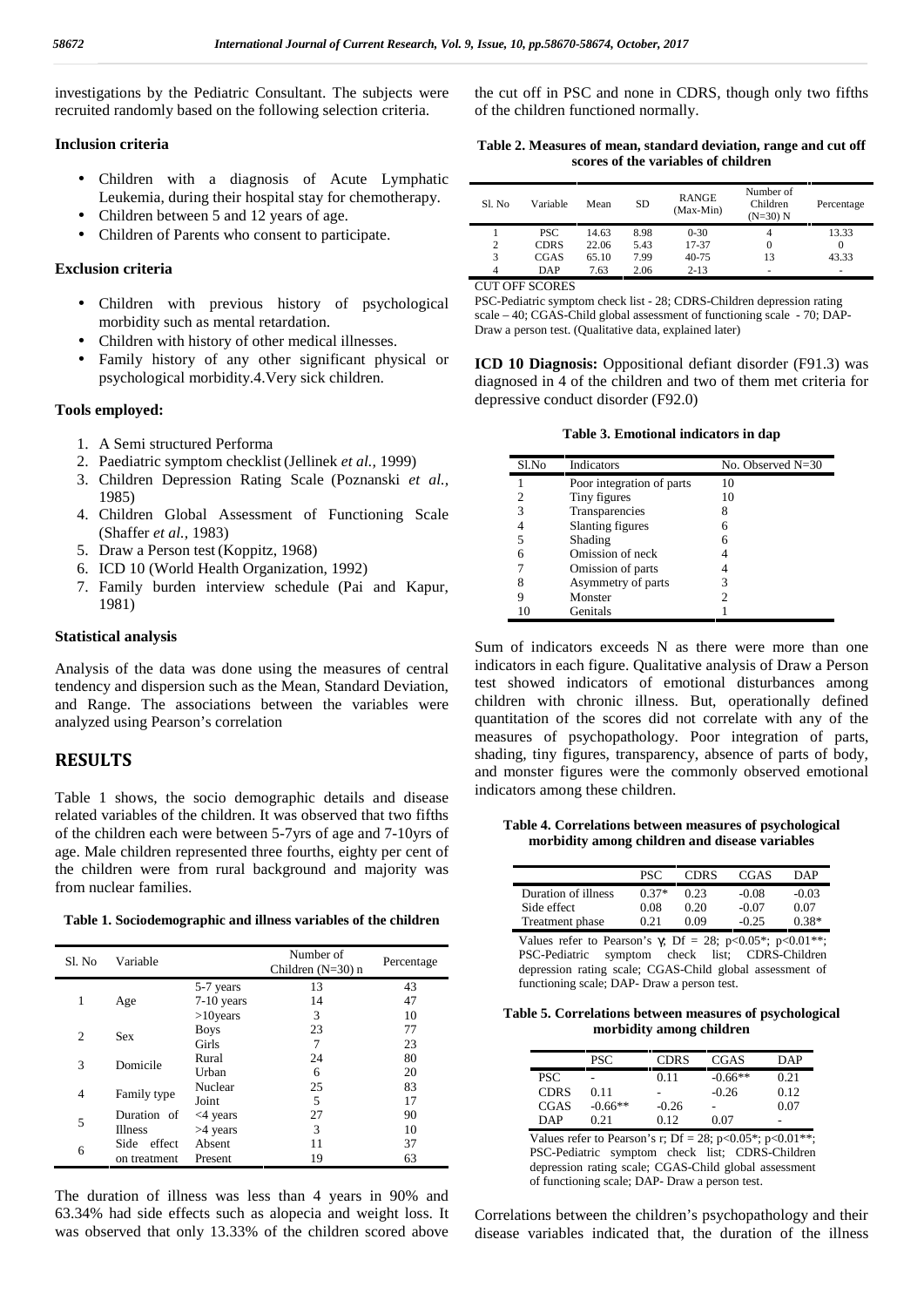correlated positively with PSC. It was also observed that the treatment phase correlated positively with the children's psychopathology indicated by the Draw a person test. The correlations between the measures of the psychopathology among the children revealed that the scores on PSC correlated negatively with the scores on CGAS indicating that the children's functioning was significantly affected by the presence of psychopathology.

**Table 6. Correlations between measures of psychological morbidity among children and family burden**

|            | <b>PSC</b> | <b>CDRS</b> | CGAS      | DAP     |
|------------|------------|-------------|-----------|---------|
| F B        | $0.47**$   | 0.24        | $-0.42*$  | $-0.06$ |
| FR.        | $0.77**$   | 0.21        | $-0.47**$ | 0.25    |
| FL.        | $0.77**$   | $0.43*$     | $-0.56**$ | 0.10    |
| FΙ         | $0.81**$   | $-0.01$     | $-0.37*$  | 0.20    |
| PHY H      | $0.70**$   | $-0.17$     | $-0.25$   | 0.18    |
| <b>PSH</b> | $0.72**$   | $-0.12$     | $-0.34$   | 0.18    |
| S B        | $0.69**$   | $0.44*$     | $-0.56**$ | 0.09    |

Values refer to Pearson's r; Df = 28; p<0.05\*; p<0.01\*\*; PSC-Pediatric symptom check list; CDRS-Children depression rating scale; CGAS-Child global assessment of functioning scale; DAP- Draw a person test FB- Financial burden FR- Family routine; FL- Family leisure; FI- Family interaction PH- Physical health; PS H- Psychological health SB- Subjective burden

Correlations between the measures of children's psychopathology and Family burden indicate that, the scores on PSC correlated positively with all the seven domains of Family burden scale. The scores on CDRS correlated positively with scores on family leisure and the subjective burden. Negative correlations were observed between the scores on CGAS and the financial burden, family routine, family leisure, family interactions and the subjective burden.

## **DISCUSSION**

Chronic illnesses of the adults are experienced by their families distressing but chronic illnesses in children are felt as disorganizing. Near-total dependency of the children, their vulnerability to stress and immaturity of their conceptualization of the illness and its consequences differentiate their problems from those of the adults. Leukemia is a chronic illness. Course of illness, repeated chemotherapies with hospital-dependency, disturbances to the children's schooling and a questionable prognosis make them and their parents prone to continued stress for a long period (Kazak *et al.,* 1995). Since there were no previous studies in the native population simultaneously focusing on the children and the parents, the present study was planned on an explorative design. Thirty children were chosen on specific inclusion and exclusion criteria to identify a representative and homogenous population. All the children had been suffering from ALL for more than two years. Most belonged to the 5-10 yrs age group, were predominantly from rural domicile and all the families belonged to low economic status. The tools used in the study were sought to understand and quantify both the distress and the extent of well being experienced by the children. Thus, PSC, CDRS and ICD-10 were used to measure the extent of psychopathology in children and Draw a Person test was used as a projective test to learn their body image disturbances and other psychological disturbances. CGAS was used to learn about the extent of well-being of the children. Clinically, the children exhibited many behavioral problems. Due to constant exposure to hospitals and treatment, the children were initially withdrawn. Later, they were hyperactive, rebellious and

abusive, particularly of their mothers, both verbally and physically (Rajajee *et al.,* 2007). Oppositional defiant disorder (F91.3) in four children and depressive conduct disorder (F92.0) in two children could be identified in our study fulfilling ICD-10 criteria. Draw a Person test can be used as a measure of intelligence, to know their body-image concept and as a projective test (World Health Organization, 1992). Most children drew figures indicating age-related immaturity and scored poor IQs. None of the children had history of delayed developmental milestones or other indicators of mental retardation. The poor scores indicated how the illness and its consequences interfere with cognitive unfolding in these children. An operational method of quantification was attempted and the degree of disorganization increased during the phase of induction or relapse. Psychopathological changes in the children were marked by significant disturbances in their level of functioning. Measures of distress in children indicated that four children scored above the cut-off in PSC, none of the children above the cut-off mark in CDRS and 13 children were above the cut-off scores in CGAS. Thus, it was evident that though many children evinced significant extent of disturbances, they were able to contain their impairment through family support. Scores in PSC showed a significant inverse correlation to the CGAS and significant positive correlation to the duration of the illness. Though DAP was a qualitative study, an attempted quantification correlated significantly with the treatment phase. The study indicates that psychological distress is very high among the children with leukemia. Distress of the children is the essential and determining cause of parental distress, poor quality of life and family burden. On the other hand parental psychopathology affects their care giving abilities thereby affecting the children's well being. Resilience of the parents in the face of distress would guide the mental health professional in positively managing the difficult Liaison-Psychiatry problem.

#### **Conclusion**

Based on the findings the following conclusions are made. Children with ALL are more prone for Psychological disturbances than major Psychiatric disorders. Depressive Conduct disorder is the most common among children with ALL in our study. Longer the duration of illness significantly increases psychopathology but treatment period do not show association with psychopathology. The presence of psychiatric disturbances significantly reduces global functioning in the Children with ALL. Presence of Psychopathology significantly interferes with Family interactions, Family dynamics, Financial Burden and Subjective distress. Pediatricians who take care of chronically ill children are the professionals who first come into contact with these parents and it will be worthwhile if they spend some time in identifying those parents in distress and arranging for appropriate referrals so that the children they are treating are given better and less stressful family atmosphere. Hence psychiatrists and allied mental health professionals have a major role in alleviating the suffering of these parents. This can ultimately improve the compliance and hence life of these children.

### **REFERENCES**

Brown, R.T., Kaslow, N.J., Hazzard, A.P., Madan-Swain, A., Sexson, S.B., Sharan, P., Mehta, M., Chaudhry, V.P. 1999. Psychiatric morbidity in children suffering from acute